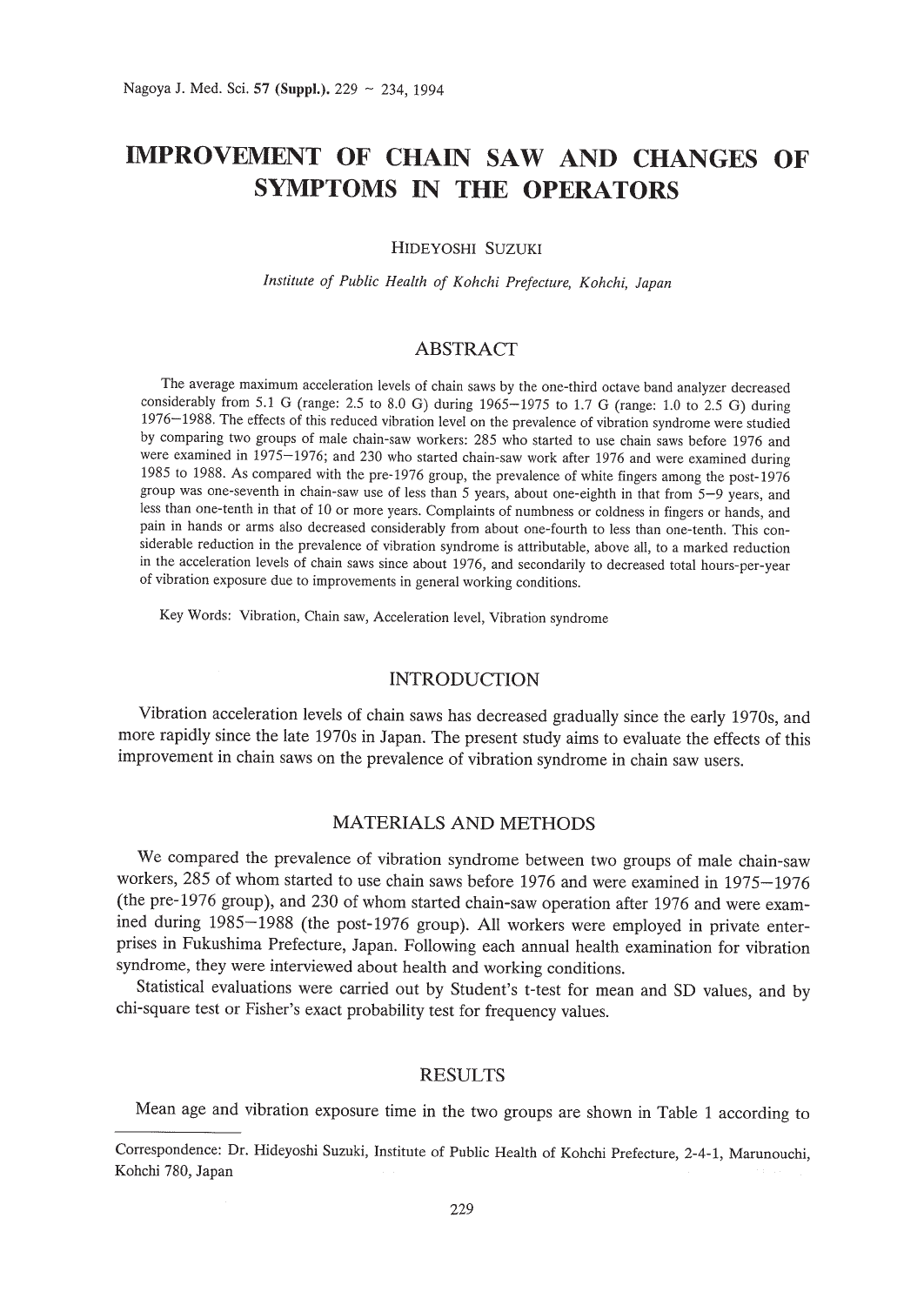Hideyoshi Suzuki

duration of chain-saw work. Working days-per-year and hours-per-day significantly decreased in the post-1976 group in comparison with the pre-1976 group ( $p < 0.05$  or  $p < 0.01$ ) except for those engaged in chain-saw work from  $10-12$  years.

Average vibration exposure time according to age is shown in Table 2. Working days-peryear and hours-per-day were less in the post-1976 group than in the pre-1976 group ( $p < 0.05$ or  $p < 0.01$ ), except for workers in their thirties and those 60 and above.

Frequency and percent of Raynaud's phenomenon according to years of duration of chainsaw operation by age are exhibited in Table 3. A remarkable reduction in the prevalence of Raynaud's phenomenon in the post-1976 group was observed in chain-saw use of over 5 years, especially in the  $10-12$  year range ( $p < 0.001$ ).

Table 4 shows that complaints of vibration syndrome such as numbness or paresthesia, coldness in fingers or hands, pain in hands or arms and dullness in arms were significantly reduced in the post-1976 group. There were statistically significant differences ( $p < 0.01$  or  $p < 0.001$ ) between the two groups in each period of chain-saw operation.

| Years of operation Group |   | N   | Age (Years)   | Operating days/year | Operating hours/day |
|--------------------------|---|-----|---------------|---------------------|---------------------|
| $\leq 5$                 | A | 44  | $45.6 + 13.2$ | $142.0 + 89.5$      | $3.47 + 1.44$       |
|                          | B | 79  | $42.4 + 12.2$ | $109.8 + 61.9*$     | $2.73 + 1.29**$     |
| $5 - 9$                  | А | 146 | $45.1 + 9.3$  | $159.5 + 69.9$      | $3.80 + 1.36$       |
|                          | B | 101 | $46.2 + 11.1$ | $123.0 + 65.3**$    | $3.15 + 1.32**$     |
| $10 - 12$                | А | 95  | $48.2 + 8.1$  | $150.3 + 70.5$      | $3.64 + 1.29$       |
|                          | B | 50  | $51.8 + 7.7$  | $123.0 + 59.8*$     | $3.24 + 1.28$       |
| Total                    | A | 285 | $46.2 + 9.8$  | $153.7 + 73.7$      | $3.70 + 1.35$       |
|                          | B | 230 | $46.1 + 11.4$ | $118.5 + 63.3**$    | $3.02 + 1.32**$     |

Table 1. Age and vibration exposure time by years of chain saw operation

N: number of workers; A: workers examines during 1975 to 1976; B: workers who started to operate chain saws after 1976 and were examined 1985 to 1988.

\*  $p < 0.05$ , \*\*  $p < 0.01$ , statistical significance between group A and B by Student's t-test

Table 2. Vibration exposure time by age.

| Age       | Group | N   | Years of operation | Operating days/year | Operating hours/day |
|-----------|-------|-----|--------------------|---------------------|---------------------|
| $-30$     | A     | 23  | $5.57 + 2.04$      | $176.7 + 78.1$      | $4.13 + 1.51$       |
|           | B     | 22  | $3.63 + 2.57$      | $92.3 + 49.3$ **    | $2.67 + 1.07**$     |
| $30 - 39$ | A     | 40  | $6.98 + 2.72$      | $149.9 + 75.4$      | $3.42 + 1.36$       |
|           | B     | 51  | $5.29 + 2.90$      | $124.6 + 68.5$      | $3.03 + 1.25$       |
| $40 - 49$ | A     | 114 | $8.02 + 2.64$      | 154.0+72.4          | $3.66 + 1.26$       |
|           | B     | 52  | $6.56 + 3.06$      | $126.3 + 59.0*$     | $2.95 + 1.30**$     |
| $50 - 59$ | A     | 84  | $7.55 + 2.98$      | $153.4 + 71.8$      | $3.87 + 1.33$       |
|           | B     | 76  | $7.29 + 2.80$      | $117.5 + 61.4**$    | $3.22 + 1.39**$     |
| $60-$     | A     | 24  | $6.92 + 3.11$      | $138.3 + 74.5$      | $3.30 + 1.46$       |
|           | B     | 29  | $6.64 + 3.66$      | $116.8 + 69.9$      | $2.91 + 1.36$       |

N, A, B: see Table 1.

 $*$  p < 0.05, \*\* p < 0.01, statistical significance between A and B by Student's t-test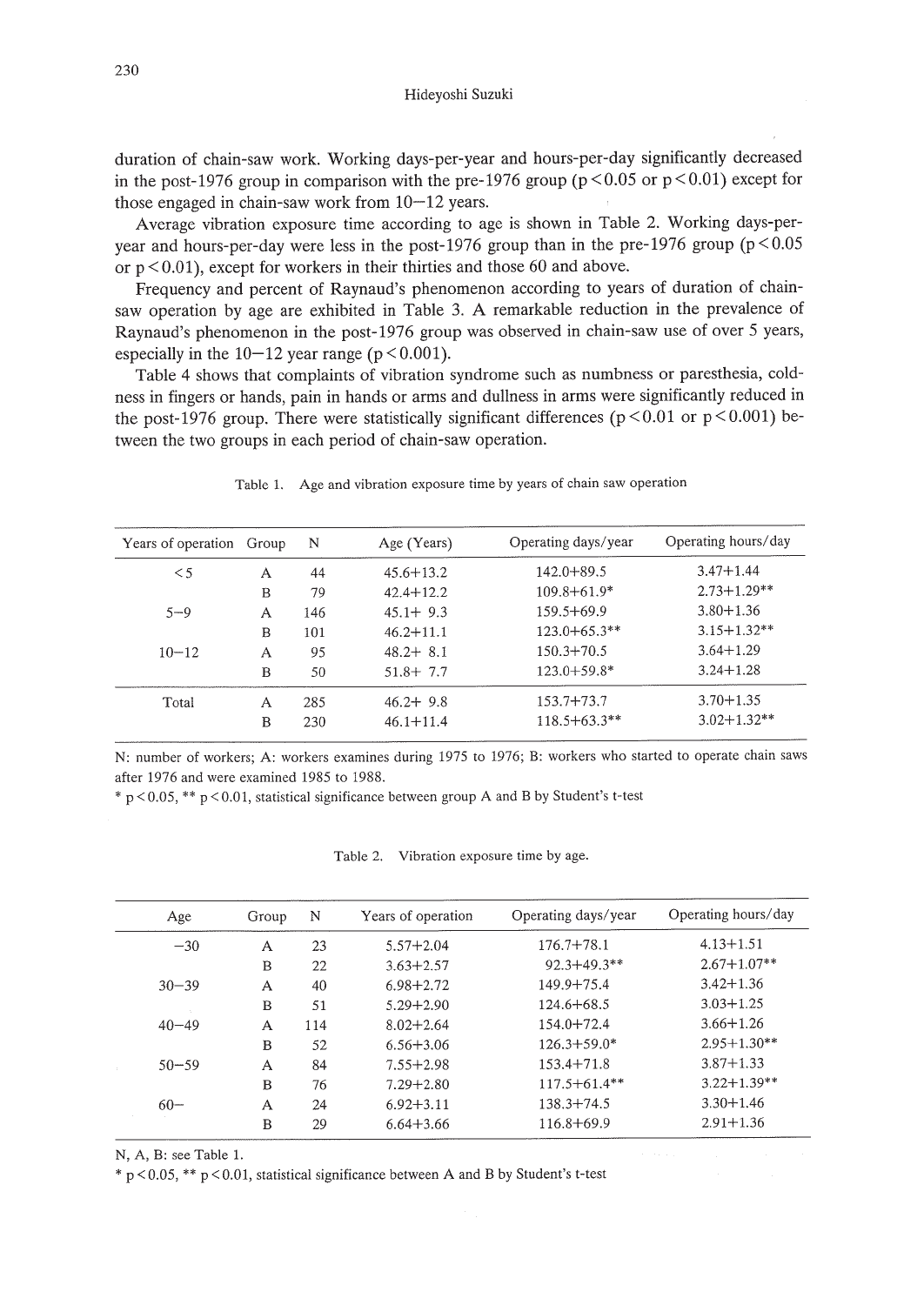| Age       | Group | Years of operation |            |                 |              |                 |  |  |
|-----------|-------|--------------------|------------|-----------------|--------------|-----------------|--|--|
|           |       | $-2$               | $2 - 4$    | $5 - 9$         | $10 - 12$    | Total           |  |  |
|           |       | $n$ (%)            | $n$ (%)    | $n$ (%)         | $n$ (%)      | $n$ (%)         |  |  |
| $-30$     | A     |                    | 0/8(0.0)   | 0/13(0.0)       | 2/2(100)     | 2/23(8.7)       |  |  |
|           | B     | 0/7(0.0)           | 0/8(0.0)   | 0/7(0.0)        |              | 0/22(0.0)       |  |  |
| $30 - 39$ | A     |                    | 1/6(16.7)  | 3/25(12.0)      | 3/9(33.3)    | 7/40(17.5)      |  |  |
|           | B     | 0/8(0.0)           | 0/12(0.0)  | 0/27(0.0)       | 0/4(0.0)     | $0/51(0.0)**$   |  |  |
| $40 - 49$ | A     |                    | 0/11(0.0)  | 13/59(22.0)     | 10/44(22.7)  | 23/114(20.2)    |  |  |
|           | B     | 0/3(0.0)           | 0/15(0.0)  | 1/21(4.8)       | 0/13(0.0)    | $1/52(1.9)$ **  |  |  |
| $50 - 59$ | A     |                    | 3/13(23.1) | 14/38(36.8)     | 14/33(42.4)  | 31/84(36.9)     |  |  |
|           | B     | 0/1(0.0)           | 1/16(6.3)  | $2/35(5.7)$ **  | $0/24(0.0)*$ | $3/76(3.9)$ **  |  |  |
| $60 -$    | A     | 0/1(0.0)           | 0/5(0.0)   | 4/11(36.4)      | 2/7(28.6)    | 6/24(25.0)      |  |  |
|           | B     | 0/2(0.0)           | 0/7(0.0)   | $0/11(0.0)^*$   | 0/9(0.0)     | $0/29(0.0)*$    |  |  |
| Total     | A     | 0/1(0.0)           | 4/43(9.3)  | 34/146(23.3)    | 31/95(32.6)  | 69/285(24.2)    |  |  |
|           | B     | 0/21(0.0)          | 1/58(1.7)  | $3/101(3.0)$ ** | $0/50(0.0)*$ | $4/230(1.7)$ ** |  |  |

Table 3. Frequency (%) of Raynaud's phenomenon by vibration exposure time in various age categories.

A, B: see Table 1.

 $*$  p < 0.05,  $**$  p < 0.01, statistical significance between A and B by Fisher's exact probability test or Chi-square test

Table 4. Frequency (%) of principal complaints by vibration exposure time.

|                              |       |     |                        | Years of operation |                      |
|------------------------------|-------|-----|------------------------|--------------------|----------------------|
| Symptom                      | Group | N   | $\leq$ 5<br>$n$ (%)    | $5 - 9$<br>$n$ (%) | $10 - 12$<br>$n$ (%) |
| White fingers                | A     | 285 | 4(9.1)                 | 34(23.3)           | 36(37.9)             |
|                              | B     | 230 | 1(1.3)                 | $3(3.0)$ **        | $0(0.0)*$            |
| Numbness in fingers or hands | A     | 285 | 11(25.0)               | 55(37.7)           | 44(46.3)             |
|                              | B     | 230 | $6(7.6)$ <sup>**</sup> | $13(12.9)$ **      | $3(6.0)$ **          |
| Coldness in fingers or hands | A     | 285 | 9(20.5)                | 44(30.1)           | 45(47.4)             |
|                              | B     | 230 | $2(2.5)$ <sup>**</sup> | $6(5.9)$ **        | $4(8.0)*$            |
| Pain in hands or arms        | A     | 285 | 9(20.5)                | 36(24.7)           | 32(33.7)             |
|                              | B     | 230 | $2(2.5)$ **            | $3(3.0)$ **        | $0(0.0)*$            |
| Dullness in arms             | A     | 285 | 6(13.6)                | 40(27.4)           | 31(32.6)             |
|                              | B     | 230 | 6(7.6)                 | $6(5.9)$ **        | $1(2.0)$ **          |

N, A, B: see Table 1.

\*\* P < 0.01, statistical significance between A and B by Fisher's exact probability test or Chi-square test

# IMPROVEMENT OF CHAIN SAWS

Changes in the vibration acceleration level of chain saws were evaluated by using the data published by the Japanese Forestry Agency<sup>1,2)</sup> from 1974 to 1977 and the Japanese Association for Mechanization of Forestry Work<sup>3-5)</sup> from 1978 to 1988. These data were systematically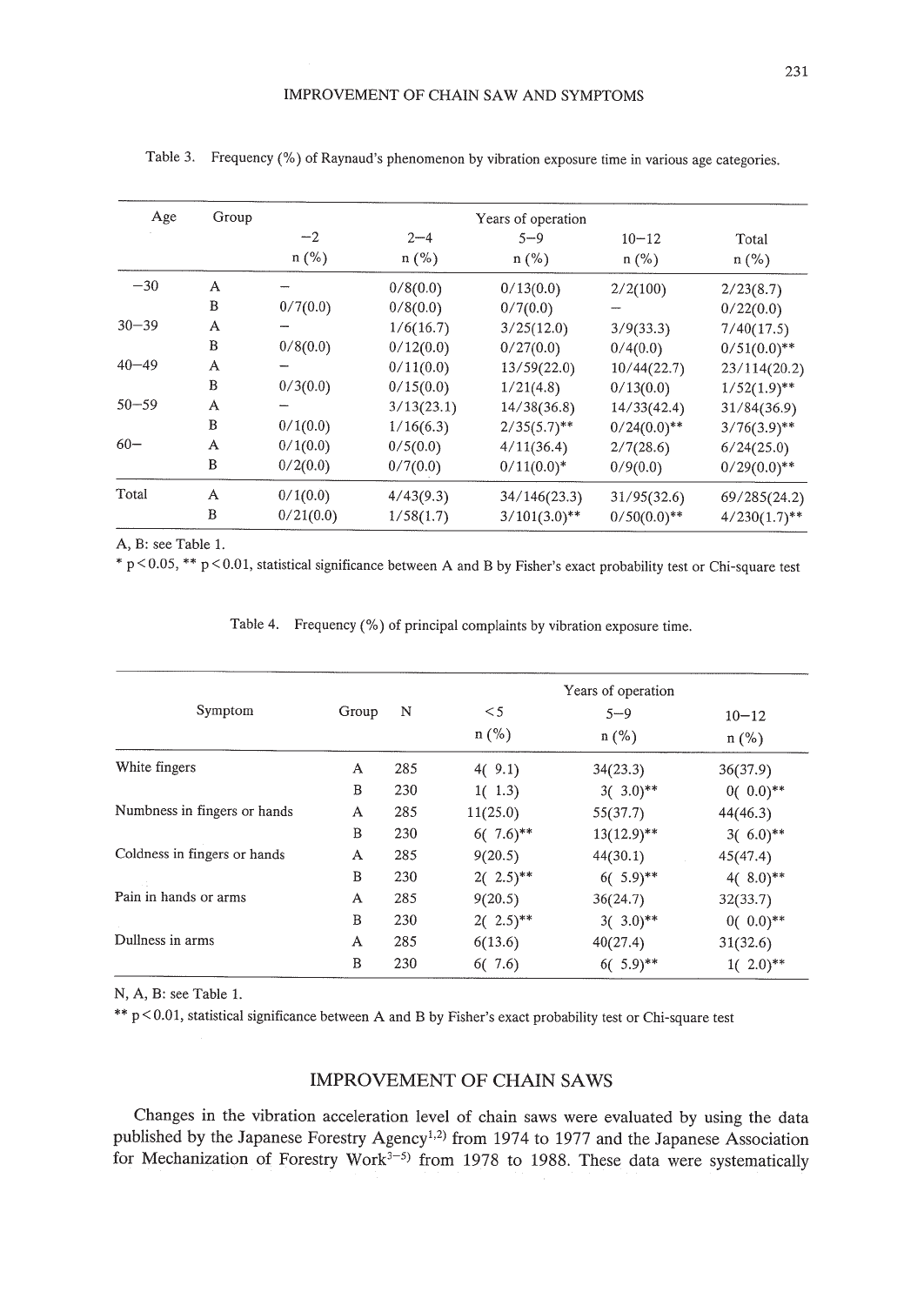analysed from 10 to 500 Hz by a one-third octave band analyser.

The average of and standard deviation (SD) from the maximum vibration acceleration level of chain saws were  $8.8 \pm 3.4$  G ( $86.2 \pm 33.3$  m/s<sup>2</sup>) in 1974,  $5.7 \pm 2.8$  G ( $55.9 \pm 27.4$  m/s<sup>2</sup>) in 1975,  $2.4 \pm 1.1$  G ( $23.5 \pm 10.8$  m/s<sup>2</sup>) in 1976-77,  $1.7 \pm 0.7$  G ( $16.7 \pm 6.9$  m/s<sup>2</sup>) in 1980, and  $1.7\pm0.6$  G (16.7 $\pm$ 5.9 m/s<sup>2</sup>) in 1988. From these data it can be estimated that the average maximum acceleration levels of chain saws decreased considerably from 7.3 G (71.5 m/s<sup>2</sup>) between 1965 and 1975 to 1.9 G (18.6 m/s<sup>2</sup>) between 1976 and 1988.

#### DISCUSSION

In the present study, the prevalence of hand-arm vibration syndrome increased with years of vibration exposure time in chain saw users who began to operate chain saws before 1976. But, the trend of increase according to years of operation was not as clear among workers who began chain-saw work after 1976. In fact, the prevalence of vibration syndrome decreased remarkably among most of them. As mentioned above, average vibration levels have been considerably reduced from 7.3 G (71.5 m/s<sup>2</sup>) between 1965 and 1975 to 1.9 G (18.6 m/s<sup>2</sup>) between 1976 and 1988. Therefore, it is safe to say that the marked reduction in the prevalence of vibration syndrome in workers who started to operate chain saws after 1976 may be attributed to the marked decrease in the vibration intensity of chain saws.

Watanabe et al.<sup> $6)$ </sup> measured vibration levels of 13 kinds of chain saws from seven makers during log cutting. Using a one-third octave band analyser, they demonstrated the vibration spectra of the tools in 1970. They showed that the maximum vibration levels of chain saws with antivibration rubber on the handles were very nearly 4 G at 125 Hz in almost all tools measured. They found that these chain saws were not improved enough to diminish the hazardous effects of hand-arm vibration on chain-saw operators.

Sakurai<sup>7)</sup> examined vibration levels of both old and new types of eight and six chain saws, respectively, and reported in 1991 that the maximum vibration acceleration on the handles of chain saws used in the 1970s ranged between  $100-356$  m/s<sup>2</sup> (10.2-36.2 G), whereas chain-saw acceleration has been reduced to about one-fifth of that over the last 20 years, ranging from 28.2 to 70.8 m/s<sup>2</sup> (2.9–7.2 G).

According to the systematically analyzed data of the Japanese Forestry Agency<sup>1,2)</sup> from 1974 to 1977, and the Japanese Association for Mechanization of Forestry Work $3-5$  from 1978 to 1988, the vibration level after 1980 is approximately one-fourth that of the early 1970s. In addition, both average vibration exposure time and working days-per-year and hours-per-day showed reductions of 22.9% and 18.4%, respectively.

Though the data of one-third octave band analysis lacked frequencies above 500 Hz, such frequencies could have little effect on the calculations in consequence of the frequency weighting which was absolutely too small to influence the result at a higher frequency. Therefore, applying the multifying factor '2' of Draft International Standard 5349.1 (1979) and the frequency weighting defined in British Standard Institution (1987b) for the calculation of the frequencyweighted 4-hour energy-equivalent acceleration,<sup>8)</sup> two mean values of 5.6 m/s<sup>2</sup> (r.m.s) and 1.4  $m/s<sup>2</sup>$  (r.m.s) may be obtained from five randomly selected tools of five manufacturers and four randomly selected tools of three manufacturers, respectively. The former tools showed 6.8 to 7.3 G at 125 Hz as the maximum acceleration frequency. The latter tools showed 1.6 G at 125 Hz as the maximum acceleration frequency. It may be estimated that the former is the approximate value of the frequency-weighted 4-hour energy-equivalent acceleration to which workers were probably exposed between the late 1960s and the early 1970s, whereas the latter is the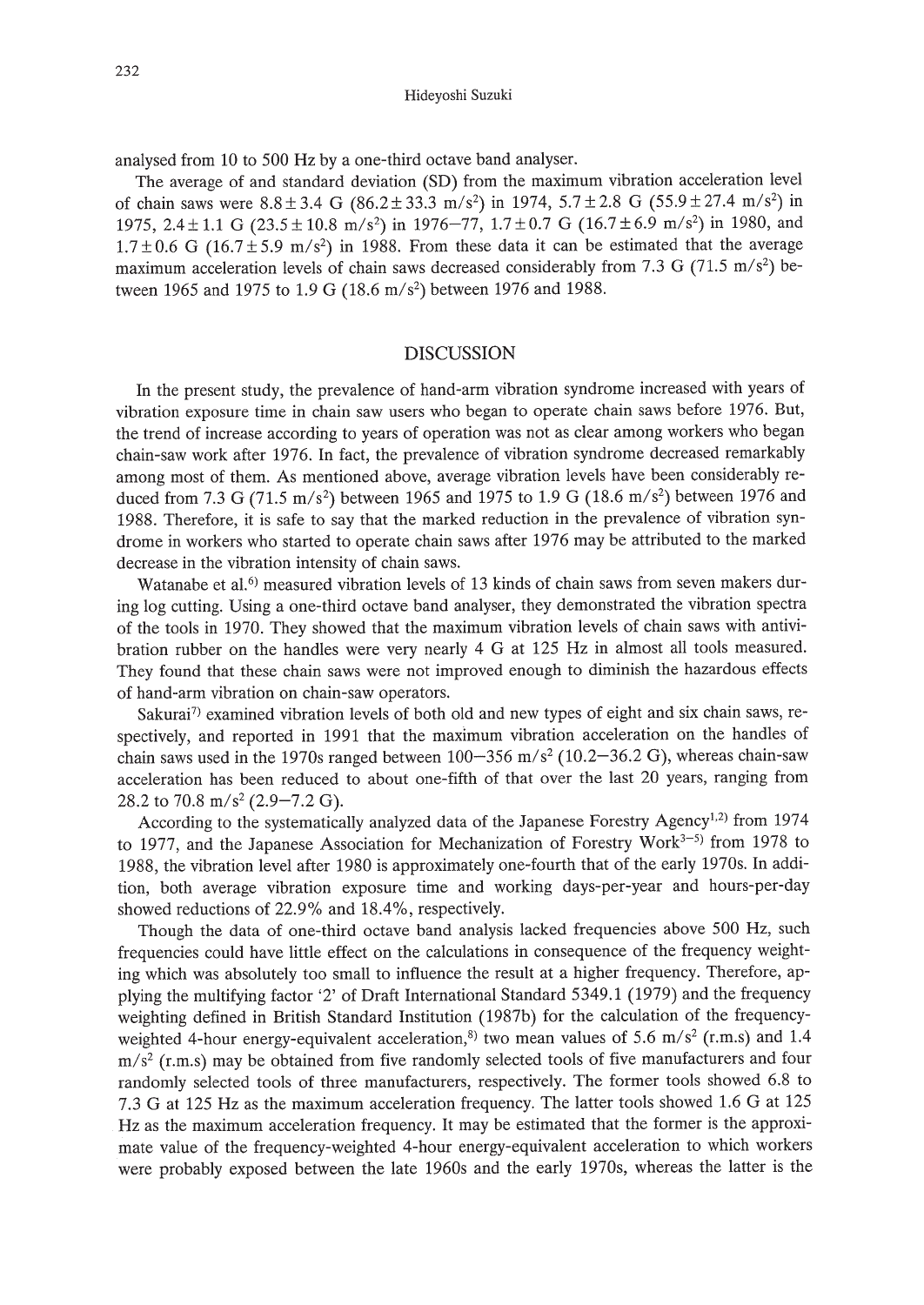value to which workers were exposed from the late 1970s to the early 1980s.

If the relationship between the frequency-weighted 4-hour energy-equivalent acceleration and vibration exposure time before onset of finger blanching according to the ISO 5349 (1986b) is applied to evaluate the effect of the acceleration of 5.6  $m/s<sup>2</sup>$  (r.m.s.) on the prevalence of finger blanching, the relationship corresponds very closely to that of the ISO: 9.1% in less than 5 years of vibration exposure time, 23.3% in 5 to 9 years, and 37.9% in 10 to 12 years in the present study refer approximately to 10% between 5 and 6 years, 20% between 7 and 8 years, 30% between 8 and 9 years, and 40% between 11 and 12 years from the ISO, respectively. Furthermore, in the case of 1.4 m/s<sup>2</sup> (r.m.s), we would not expect the finger blanching rate to reach 10% within 15 years. It seems likely that the multiplying factor of DIS 5349.1 must be taken into consideration in order to evaluate the effect of vibration on finger blanching.

The prevalence of white fingers in the post-1976 group in contrast to that in the pre-1976 group was one-seventh among those with less than 5 years of exposure time, about one-eighth among those with 5 to 9 years of exposure time, and less than one-tenth among those with 10 and more years of exposure time. There were no cases of finger blanching among workers exposed less than 2 years. This was in line with the recent reduction in chain-saw vibration, and tended to especially benefit the workers examined after 1976. Complaints of numbness or coldness in fingers or hands, and pain in hands or arms also decreased remarkably from about onefourth to less than one-tenth among workers who started after 1976.

Futatsuka et al.<sup>9)</sup> were convinced from a follow-up study of vibration-induced white finger in chain-saw workers that a reduction of Raynaud's phenomenon among forestry workers was due to considerable decreases in vibration strength and exposure time. It may be said that the principal complaints of vibration syndrome such as finger blanching, numbness or coldness in fingers or hands, and pain in hands or arms, induced by hand-arm vibration $10^{-12}$  derive mainly from vibration acceleration, although a variety of conditions may modify the signs and symptoms.

We concluded that the considerable decrease in the prevalence of vibration syndrome was attributable principally to the marked reduction in acceleration levels of chain saws after about 1976, and secondarily to a decrease in total exposure hours-per-year to vibration as a consequence of improvements in general working conditions.

## REFERENCES

- 1) The Division of Mechanization for Forestry of Forestry Experiment Station of Forestry Agency of Japan: The vibration acceleration levels of holding machines in forestry. Report No.1, Forestry Agency of Japan (1974).
- 2) The Division of Mechanization for Forestry of Forestry Experiment Station of Forestry Agency of Japan: The vibration acceleration levels of holding machines in forestry. Report No.2, Forestry Agency of Japan (1975).
- 3) Japanese Association for Mechanization of Forestry Work: A list of the vibration acceleration and noise levels of chain saws and mowing machines on sale at present. *Mechanized Forestry,* No.300, 75-89 (1978).
- 4) Japanese Association for Mechanization of Forestry Work: A list of the vibration acceleration and noise levels of chain saws and mowing machines on sale at present. *Mechanized Forestry,* No.376, 54-61 (1985).
- 5) Japanese Association for Mechanization of Forestry Work: A list of the vibration acceleration and noise levels of chain saws and mowing machines on sale at present. *Safety in Forestry and Timber Work,* NoA81, 33-39 (1989).
- 6) Watanabe, S. and Yamakawa, M.: Comparison of vibration of chain-saws. *lpn. l. Ind. Health, 12(7),* 350-351 (1970).
- 7) Sakurai, T.: Vibration and noise induced by chain-saws and the transmission of vibration to the operator's body from chain-saw handles. *l. Sci. Labour,* 67(3),109-124 (1991).
- 8) Griffin, M.J.: *Handbook of human vibration* (1990), Academic Press, London.
- 9) Futatsuka, M. and *Veno,* T.: A follow-up study of vibration-induced white finger due to chain-saw operators. Scand. *l. Environ. Health,* 12,304-306 (1986).